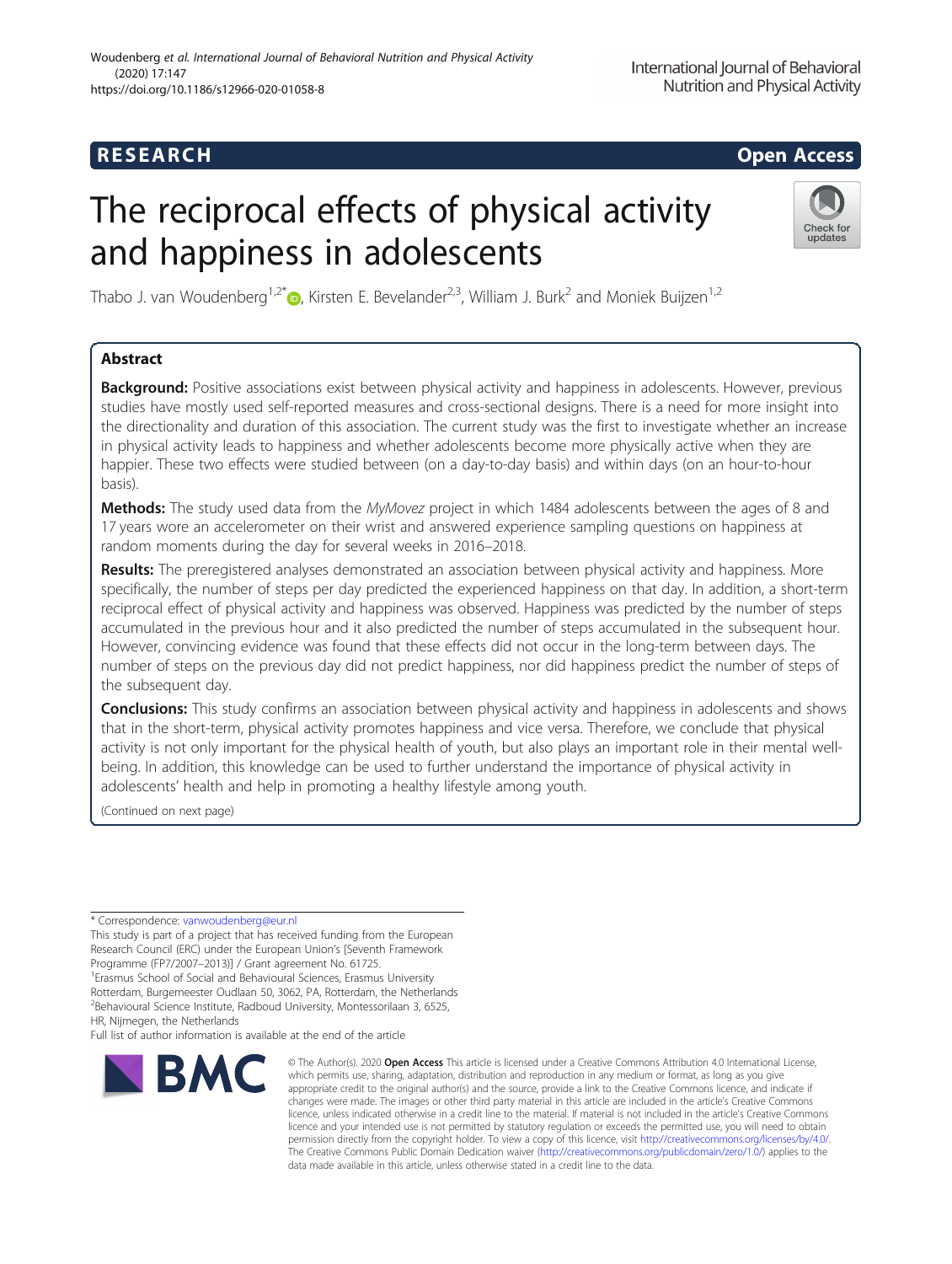#### (Continued from previous page)

Trial registration: The data used are stored at the Data Archiving and Networked Services ([https://doi.org/10.](https://doi.org/10.17026/dans-zz9-gn44) [17026/dans-zz9-gn44](https://doi.org/10.17026/dans-zz9-gn44)). Hypotheses, study design, sample, data collection procedure, measured variables, and plan of analysis were preregistered on the Open Science Framework (OSF, [https://osf.io/5yk7r/](https://osf.io/5yk7r)).

Keywords: Physical activity, Happiness, Well-being, Adolescents

#### Introduction

In the past decades, subjective well-being in adolescents has become a major topic in public policy [\[1](#page-9-0)]. Low subjective well-being has serious consequences on adolescents' lives, as this can lead to behavioral and social problems, lowered self-esteem and academic achievement, and depression [\[2](#page-9-0)]. Subjective well-being is a complex construct that is defined and measured in countless ways [\[3\]](#page-9-0), but scholars often make a distinction between the individual's overall evaluation of life and an individuals' affective state, also referred to as happiness [[4\]](#page-9-0). In this study, we focus on happiness as the experience of positive feelings throughout the day (affective or hedonic well-being) as opposed to general life satisfaction and sense of purpose in life (eudaemonic and evaluative well-being) [\[1](#page-9-0), [4](#page-9-0), [5\]](#page-9-0). Besides happiness being regarded as one of the most fundamental goals in life [\[6](#page-9-0)], increased happiness is also suggested to be an important precursor of adolescents' general health [[1\]](#page-9-0). Therefore, it is important to understand what promotes and increases happiness in adolescents.

Physical activity is generally presumed to be associated with experiences of happiness in adolescents [[7,](#page-9-0) [8\]](#page-9-0). An extensive set of studies has shown that there is a positive association between physical activity and happiness in the wider population, including adolescents (for a review see: [[9\]](#page-9-0)). More specifically, previous cross-sectional studies have demonstrated a positive association between self-reported physical activity and mental well-being [[10](#page-9-0), [11\]](#page-9-0) or happiness in adolescents  $[12-14]$  $[12-14]$  $[12-14]$  $[12-14]$  $[12-14]$ . In these studies, adolescents reported higher levels of happiness when they reported a higher number of days on which they met the norm for physical activity (> 60 min of moderate to vigorous physical activity per day) or when they reported more days of being part of after-school physical activities.

Two complementary mechanisms clarify how physical activity and happiness are related to each other. Interestingly, they propose opposing directions in the association between the two concepts. On the one hand, a directional effect of physical activity on happiness can be explained by physiological processes. Physical activity enhances the transmission of monoamines (i.e., noradrenaline, dopamine, and serotonin) in the brain [[15](#page-9-0)] and increases the production of endorphins [\[16](#page-9-0)]. Both physiological responses are known to decrease

depressive symptoms and anxiety and to promote wellbeing [\[17\]](#page-9-0). On the other hand, the effect of happiness on physical activity can be explained by cognitive and affective processes, as described in the theory of planned behavior [\[18\]](#page-9-0), self-determination theory [\[19](#page-9-0), [20](#page-9-0)], the trans-theoretical model [\[21](#page-9-0)], and affective models of be-havior change [[22](#page-9-0)]. More specifically, positive affect, such as happiness, influences the intentions to engage in physical activity [\[23](#page-9-0)], and anticipated affective experiences predict future physical activity behavior [\[22](#page-9-0)]. Moreover, negative affect in particular has a detrimental effect on the intentions to be physically active [[23\]](#page-9-0).

Notwithstanding the extensive work that has been done on this topic, the previously conducted studies were unable to determine which of these two mechanisms explains how physical activity and happiness are related [[8\]](#page-9-0). That is, these studies have not been able to infer the direction of the relationship between physical activity and happiness because of two important reasons. First, the aforementioned studies have used retrospective self-reported measures. Retrospective and self-reported data have been criticized for several shortcomings [\[1](#page-9-0)]. For example, asking adolescents to report on their feelings and behaviors retrospectively might lead to memory bias, socially desirable answers, or being affected by primacy and recency effects [[24\]](#page-9-0). Also, by asking adolescents to report on both physical activity and happiness in the same questionnaire, associations are likely to be inflated due to shared method variance and are prone to response set biases [[25\]](#page-9-0). To address these biases, the current study used accelerometers to continuously measure physical activity and an experience sampling methodology (ESM) to measure happiness at random moments during the day [[1,](#page-9-0) [24](#page-9-0)].

Second, the aforementioned studies were not designed to test the directionality of the association between physical activity and happiness as they used cross-sectional designs or lacked repeated measures of either physical activity or happiness [\[9](#page-9-0), [26,](#page-9-0) [27\]](#page-9-0). To determine the directionality, longitudinal (or repeated) observations are needed [[28\]](#page-9-0). As far as we know, only one study used a longitudinal design to investigate the association between physical activity and well-being (a combination of eudaemonic- and hedonic well-being) in adolescents [[29\]](#page-9-0). Unfortunately, this study only measured physical activity (by using accelerometers) at baseline, whereas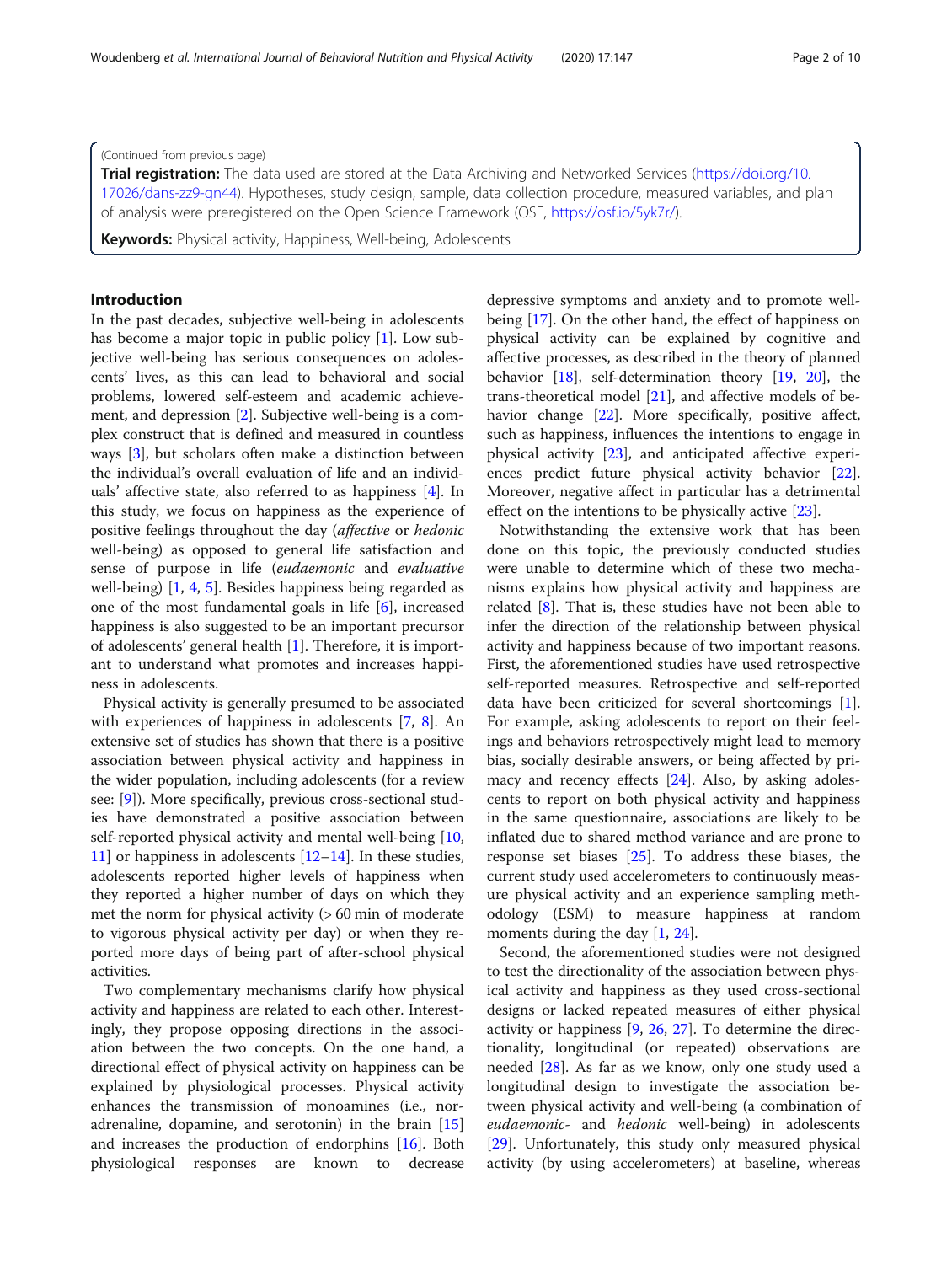the measure of mental well-being was 3 years later. The results showed no evidence of an association between physical activity (both volume and intensity) and mental well-being 3 years later. The authors acknowledged that the design could be improved by including repeated measures of physical activity and mental well-being over time [\[29\]](#page-9-0), and they stress that there is a need to establish the directionality of this effect in order to better understand how physical activity can be used to improve mental health and vice versa [\[29](#page-9-0), [30](#page-9-0)].

#### The current study

The objective of the current study was to further examine the association between physical activity and happiness in adolescents. The first aim was to test the association between physical activity and happiness in adolescents on a day to day level. The study tested whether happiness measured at a random moment during the day was predicted by the number of steps that was accumulated on that day in a mixed-effects framework. Based on the generally observed correlation between self-reported physical activity and happiness in previous studies, we hypothesized that (H1a) the daily number of steps would positively predict happiness in adolescents.

The detailed level of the data (i.e., multiple measurements per participant) allowed both the between- and within-subjects effects of physical activity on happiness to be investigated. This means that we could determine whether having a physically active lifestyle or having a relatively active day contributes more to happiness in adolescents. We anticipated that (H1b) the average number of steps per participant would positively predict happiness in adolescents. In addition, we were also interested in uncovering whether relative increases in the participants' average physical activity led to increases in their experiences of happiness. Therefore, we looked at the deviations in the average number of steps per participant to determine relative changes in physical activity and anticipated that (H1c) the relative increase in the number of steps per day per participant would positively predict happiness in adolescents.

The second aim of this study was to investigate the direction of the association between physical activity and happiness. So far, it has remained unclear what the most appropriate time interval is for examining this association. Urged by a recent review to "test for different time periods between physical activity and future effects on mental health" [[8\]](#page-9-0), we preregistered two different time frames in the current study: a day-to-day time frame and an hour-to-hour time frame.

First, the effect of the physical activity of the previous day (T-1) on happiness and the effect of happiness on the physical activity of the subsequent day  $(T + 1)$  were investigated. Based on the physiological and the psychological explanations of the associations between physical activity and happiness, we hypothesized that (H2a) happiness in adolescents would be positively predicted by the number of steps on the previous day and that (H2b) the number of steps of the subsequent day would be positively predicted by happiness in adolescents. A potential confounding factor of the effect of happiness on physical activity is that the number of steps on the previous day predicts both happiness and the number of steps of the subsequent day. In order to isolate the indirect effect of happiness on physical activity, while controlling for the autoregressive effect of physical activity, we used a mediation model in which the number of steps on the previous day predicted the number of steps on the subsequent day, mediated by happiness. Figure [1](#page-3-0) gives a visual representation of the tested hypotheses. In this model, we anticipated that (H2c) the autoregressive effect of the number of steps on the previous day on the number of steps on a subsequent day would be partially mediated by happiness in adolescents.

Second, the same approach was used to test whether the reciprocal effects occurred in the time frame of an hour. More specifically, we anticipated that (H3a) happiness in adolescents would be positively predicted by the number of steps in the previous hour, (H3b) the number of steps of the subsequent hour would be positively predicted by happiness in adolescents, and that (H3c) the autoregressive effect of the number of steps in the previous hour on the number of steps in the subsequent hour would be partially mediated by happiness in adolescents. Due to the experience sampling procedure, the autoregressive effect of happiness could not reliably be assessed because of the varying time intervals between two subsequent observations of the participant's happiness.

#### Methods

#### Participants and procedure

The study used data from the  $MyMovez$  project [[31](#page-9-0)] which are stored at Data Archiving and Networked Services in the Netherlands [\(https://doi.org/10.17026/dans](https://doi.org/10.17026/dans-zz9-gn44)[zz9-gn44\)](https://doi.org/10.17026/dans-zz9-gn44). The project used a longitudinal design and investigated healthy lifestyles of adolescents in the Netherlands. In the project, 17 primary school and 11 secondary school classes participated in one or more of the seven data collection waves spread over 3 years (for an overview of the measurement periods, see Table [1](#page-3-0)). Participants received the MyMovez Wearable Lab for seven consecutive days, which consisted of a research smartphone with the corresponding MyMovez app and a wrist-worn accelerometer. On the smartphone, participants randomly received daily questionnaires (between 7:00 h and 19:30 h). To make participating more fun, participants were allowed to play a game for 5 min per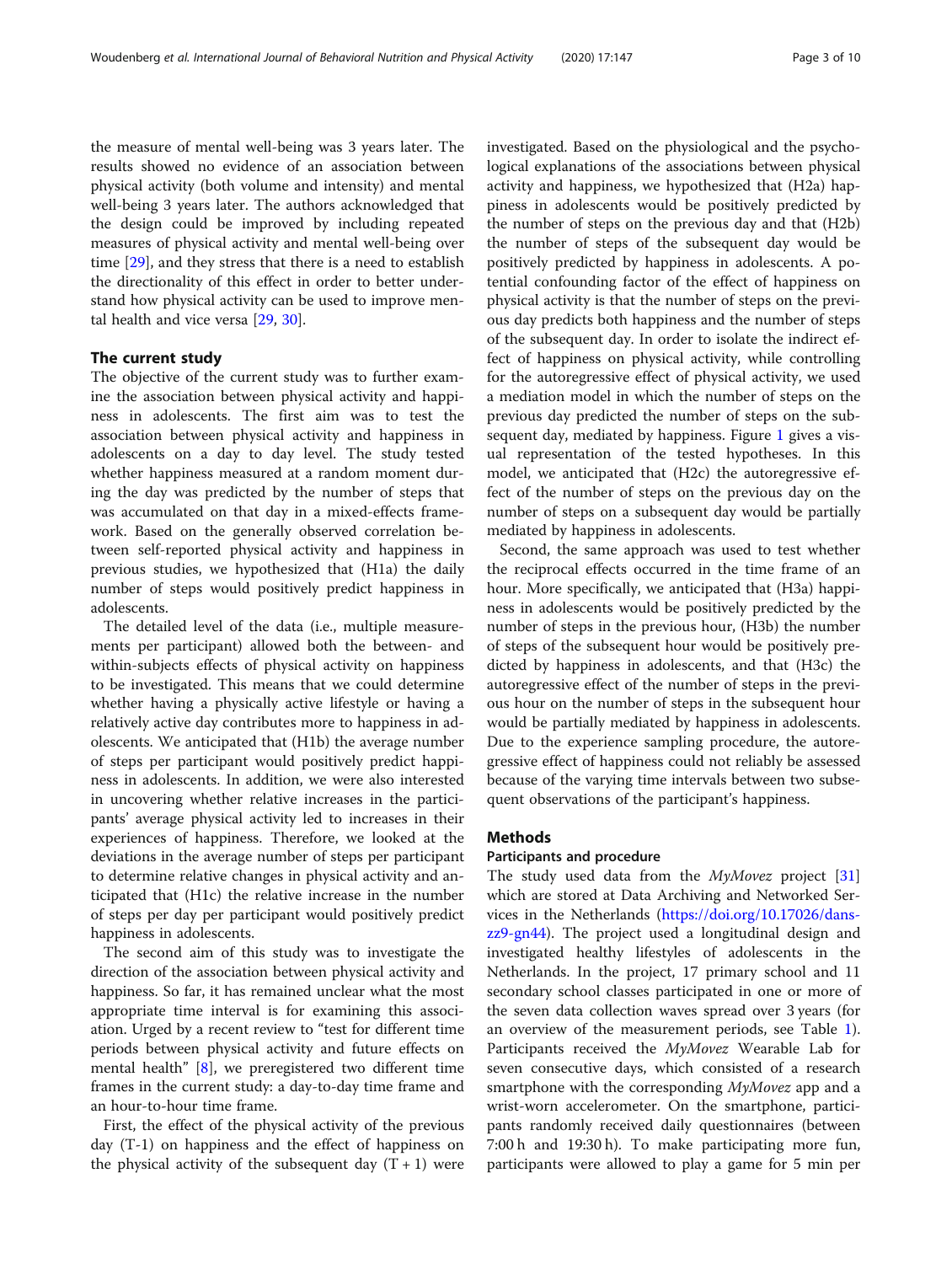<span id="page-3-0"></span>

hour and could chat with each other on the social media platform 'Social Buzz' during the last three waves of the project. The accelerometer was used to measure the amount and intensity of physical activity per minute.

In these 3 years, a total of 1484 individual adolescents participated in 130 classrooms. The participants were between 8 and 17 years old ( $M_{A\sigma e} = 11.23$ ,  $SD_{A\sigma e} = 1.74$ , 46.11% male). For an overview of the number of participants and dates per wave see Table 1. The hypotheses, study design, sample, data collection procedure, measured variables, and plan of analysis were preregistered on the Open Science Framework (OSF, [https://osf.io/5](https://osf.io/5yk7r)  $v\text{k}7r$ ). A subset of the data (wave 4) was used to determine the syntax for the analyses and was excluded from the analysis presented in this paper.

#### Measures

#### Physical activity

Participants wore the accelerometer (Fitbit Flex™) on their non-dominant wrist for the length of the measurement period. Per day, data were gathered between 7:00 h and 19:30 h. Incomplete days of data (< 750 min of accelerometer data) were excluded from the data. Potential reasons for partial data were that the materials were distributed or collected at the schools, empty batteries, or non-wear time of the accelerometer [[32\]](#page-9-0). Therefore, the

Table 1 Overview of the measurement periods

| Wave           | <b>Number of Participants</b> | <b>Start</b>     | Finish     |
|----------------|-------------------------------|------------------|------------|
|                | 843                           | 27-01-2016       | 09-03-2016 |
| $\mathcal{P}$  | 901                           | 31-03-2016       | 17-05-2016 |
| Β              | 868                           | $01 - 06 - 2016$ | 22-06-2016 |
| $\overline{4}$ | 744                           | 15-02-2017       | 28-03-2017 |
| 5              | 1017                          | $02 - 02 - 2018$ | 17-04-2018 |
| 6              | 755                           | 13-04-2018       | 06-06-2018 |
|                | 745                           | 16-05-2018       | 04-07-2018 |

Note. Start is the first day of the first participants and Finish is the last day of the last participants

maximum number of physical activity data was 5 days per wave. The amount of physical activity was expressed by the number of steps per day (or per minute). The average physical activity of the participants ranged between 1163.00 and 21,032.50 steps per day  $(M<sub>Stens</sub> =$ 8931.15,  $SD_{Steps} = 2941.81$ ,  $Mdn_{Steps}$  8570.18). In addition, the variance within the participant's physical activity was assessed. On average, participants deviated  $3042$  (SD = 2.593) steps per day from their mean number of steps.

Subsequently, the number of steps per day per participant were averaged to create a variable for the mean score of physical activity per participant. The mean score per participant was used to represent the physically active lifestyle of the participant and was used to test a between-subjects effect of physical activity on happiness. Also, for each number of steps per day, the deviation in this average number of steps was calculated to represent relative active or inactive days compared to the average behavior of the participant. This relative number of steps of the participant was used to test the within-subjects effect of physical activity on happiness.

#### **Happiness**

At random moments during the day, participants received an experience sampling question that measured happiness at that specific moment in time: "Indicate on the line below how happy you are at this moment". Participants responded to the question on a visual analogue scale by placing their finger on a slider ranging from 0 ("very unhappy") to 100 ("very happy"), see Fig. [2.](#page-4-0) On average, participants scored rather high on this question  $(M = 75.82, SD = 16.52, Mdn = 76.24).$ 

In addition, *eudaemonic* well-being was measured once per wave to assess the criterion validity (concurrent validity) of the experience sampling question for happiness. Eudaemonic well-being was measured by using the Faces Scale [\[33](#page-9-0)], a single-item measure that asks participants "Overall, how do you usually feel?" Participants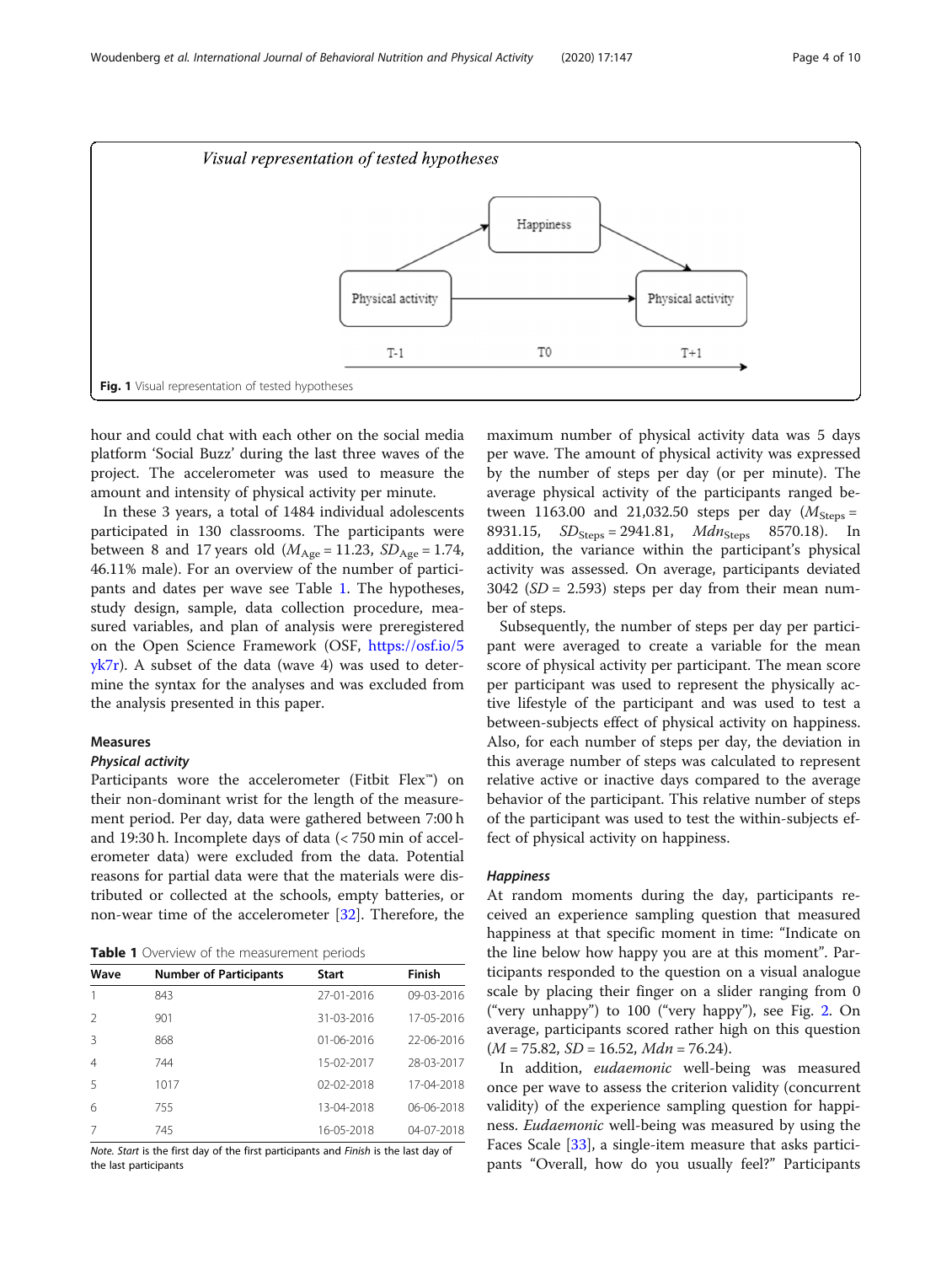<span id="page-4-0"></span>

responded by selecting one of the drawings of faces, arranged in a horizontal line, ranging from 1 ("very happy") to 7 ("very unhappy", see Fig. 2). The values were recoded, so an increase in the scale represents an increase in subjective well-being. Again, participants scored on average rather high on the well-being scale  $(M = 5.58, SD = 1.09)$ . A Bayesian correlation test ( $r =$ 0.30,  $BF_{01} = 57.44 \pm 0$ ) indicated very strong evidence for a moderate correlation between the two measures. Therefore, we concluded that eudaemonic well-being and the happiness measure were related and deemed that the ESM happiness question was a valid measure of happiness.

#### **Covariates**

Participants indicated their sex and age at the start of the project. Both were included as covariates because males tend to be more physically active than females, and younger adolescents are more physically active than older adolescents [\[34](#page-9-0)]. Also, per day we coded whether this was a week- or a weekend day to control for differences in physical activity [[35\]](#page-9-0).

#### Strategy of analysis

All data were handled and analyzed in  $R$  [\[36](#page-9-0)]. To test the hypotheses, Bayesian mixed-effects models were performed by using the BayesFactor package [[37\]](#page-9-0), and Jeffreys-Zellner-Siow priors were used. In each analysis, two models were tested against each other: The null model included the dependent variable, the covariates (i.e., sex; age; weekend), and random intercepts per participant and wave and this model was compared to a second model that included the predictor of interest. The outcome of this comparison was the amount of evidence for support for the second model (with the predictor of interest) over the null model (without the predictor of interest), expressed as the Bayes factor. The Bayes factor is the relative strength of evidence for the alternative hypothesis over the null hypothesis. Values greater than 1 indicate evidence for the alternative hypothesis and the higher the value of the Bayes factor, the higher the likelihood of the hypothesis. In contrast, values lower than 1 indicate increasing evidence for the null hypothesis over the alternative hypothesis. When there is no support for either of the two hypotheses, the Bayes factor is close to  $1$  [ $38$ ]. For inference of the strength of the support for the hypotheses, the classification of Jeffreys [\[39](#page-9-0)] was used.

To test the first set of hypotheses, the day-to-day data were used. The null model of these hypotheses included the sex and age of the participant and the weekend variable as predictors of happiness. In addition, random intercepts per participant and wave were added to the mixed-effects model to account for the clustering of data per participant and wave. Per hypotheses, an alternative model was created by including the predictor of interest. For H1a, the number of steps was included as the predictor. For H1b, the average number of steps per participant was included as the predictor to test the between-subjects effect. For H1c, the number of steps deviating from the mean per participant was included as the predictor to if relative changes in physical activity predict changes in happiness.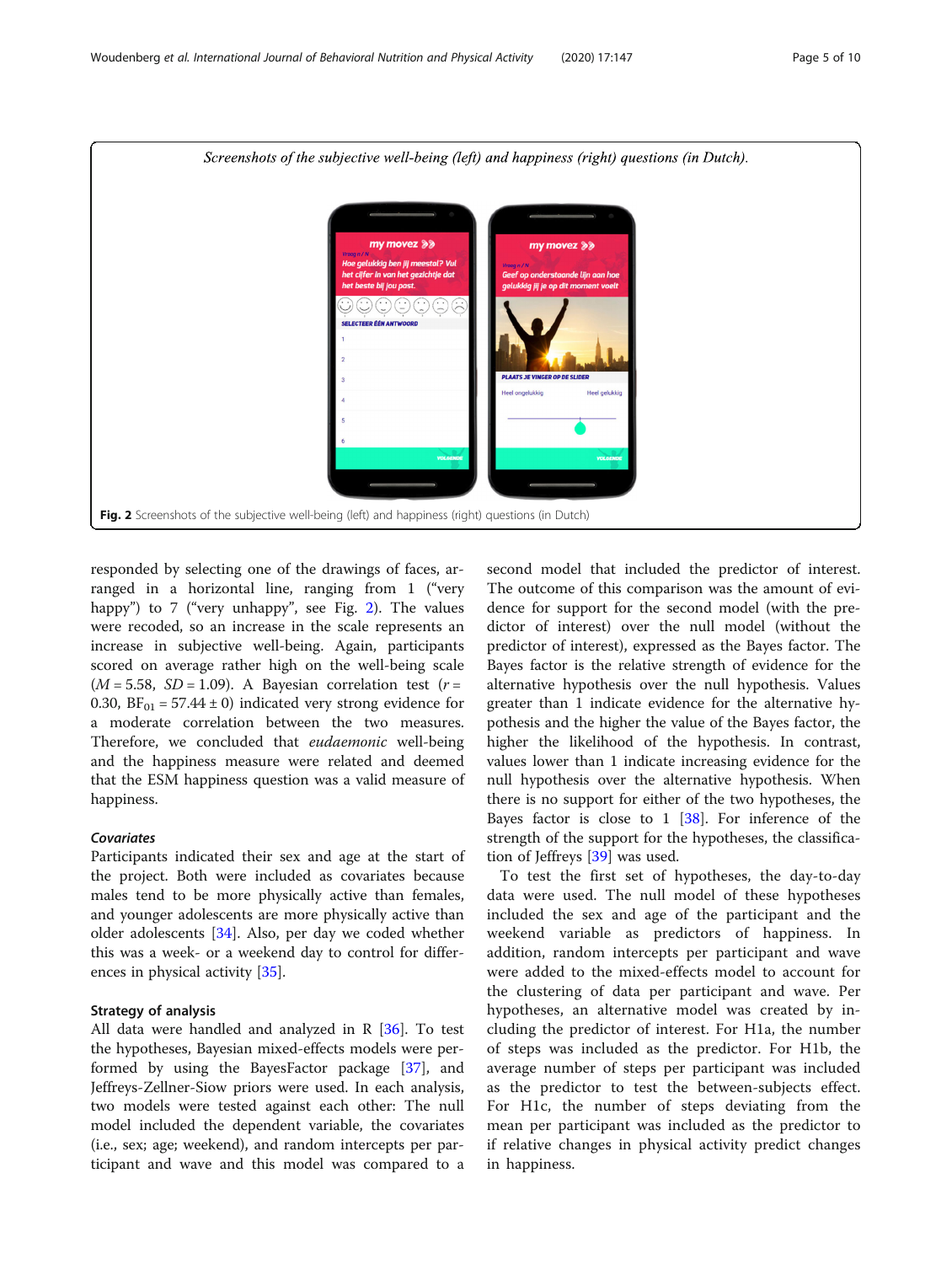To test the second set of hypotheses, a subset of the data was selected which met several criteria. The happiness measure was not missing, the physical activity data of the previous day was not missing, and the physical activity data of the subsequent day was not missing. By default, all happiness measures on the first day and last day of the measurement period were excluded because they did not meet the criteria of having both the previous and subsequent days of physical activity data available. After exclusion, 1673 observations (24.43%) were retained and the subsample consisted of 718 participants (48.61% of the sample). This subsample was slightly younger  $(M = 10.73, SD = 1.70)$  and the percentage of males was lower (42.90%) than in the total sample. The same specifications for the null model and approach were used as in the first set of hypotheses. For H2a, the number of steps on the previous day was used as a predictor of happiness. For H2b, happiness was used as a predictor of the number of steps on the subsequent day. And for H2c, the number of steps on the previous day and happiness were used as predictors of the number of steps on the subsequent day.

To test the third set of hypotheses, the same approach was used as for the previous set of hypotheses, with the modification that the number of steps on the previous and subsequent days was changed to the number of steps during the previous and subsequent hour of the participant's response to the happiness question. Again, a subset of data was used for which the number of steps during the 5 h surrounding the happiness measures was available. If no steps were recorded during these particular 2 h, the measure was excluded from the analysis. After exclusion, 8498 observations (84.88%) were retained, and the subsample consisted of 1164 participants (78.44% of the participants). Again, the subsample was slightly younger ( $M = 10.73$ ,  $SD = 1.70$ ), but the percentage of males was comparable to the original sample.

#### Results

#### Preliminary analysis

To replicate the general associations found in previous studies, we first investigated the relationship between the average physical activity and average happiness per participant by calculating the average of both variables per participant. A Bayesian Pearson correlation showed extreme evidence  $(BF_{10} = 2820.17)$  $\pm$  0%) for a weak correlation ( $r = 0.13$ ,  $SE = 0.00$ ) between the average physical activity and average happiness per participant in the project. This corroborates previous findings and indicated that indeed physical activity and happiness in adolescents were associated.

#### Hypothesis 1

The first set of hypotheses investigated the association between the daily number of steps and the reported happiness on that day. To test H1a, a Bayes mixed-effect model tested the amount of evidence that the number of steps predicted the experience sampled happiness per day. In line with our expectations, the data were many times more likely under the alternative model than the null model ( $BF_{10} = 30.60 \pm 0.04\%$ ). This means that there was strong evidence that an increase of 1000 steps per day was associated with an increase of  $0.20$  (*SE* = .001) in the reported happiness on that day. Figure [3](#page-6-0) represents the association between the daily number of steps and happiness per participant.

To test H1b, the average number of steps per participant was used to test the between-subjects effects of physical activity on happiness. In other words, we wanted to test whether participants who are on average more physically active are happier. In line with our expectations, the data were more likely under the alternative model than the null model  $(BF_{10} = 4.90 \pm 0.04\%).$ This means that there was moderate evidence that when adolescents were on average 1000 steps per day more active, they reported 0.46 ( $SE = .002$ ) points higher on the happiness scale. Therefore, we can conclude that adolescents who are more physically active in general are happier than those who are less physically active.

To test H1c, the variable that measured the deviations in the participants' average physical activity was used to test the within-subjects effects of physical activity on happiness. In other words, we wanted to test whether participants were happier when they were relatively more physically active on that specific day than their average behavior. The data were only slightly more likely under the alternative model than the null model ( $BF_{10} =$  $1.75 \pm 0.05$ %). This means that there was only anecdotal evidence that participants were happier when they were relatively more physically active. Per 1000 steps increase compared to their average number of steps, adolescents scored only a little higher on the happiness questionnaire ( $B = 0.16$ ,  $SE = .001$ ). This means that we are less certain about the evidence for the within-subjects effect, and the effect is relatively smaller than the betweensubjects effect of physical activity on happiness.

#### Hypothesis 2

The second set of hypotheses investigated the direction of the association between physical activity and happiness in adolescents. More specifically, these analyses tested whether physical activity on the previous day predicted changes in happiness and whether happiness predicted changes in physical activity on the subsequent day. To test H2a, a Bayes mixed-effect model tested the amount of evidence that the number of steps of the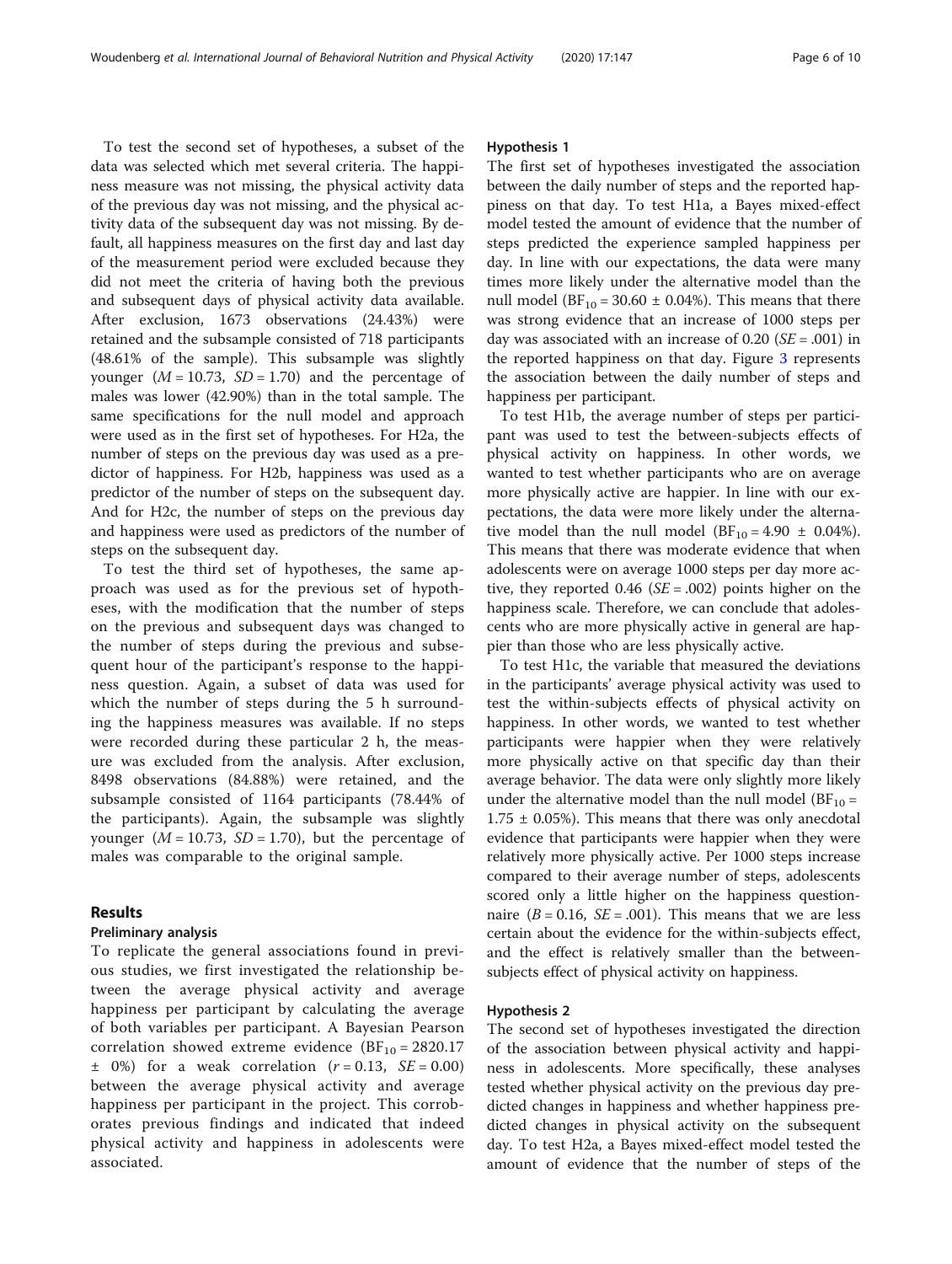<span id="page-6-0"></span>

previous day predicted happiness on that day. Contrary to our expectations, the data were more likely under the null model than the alternative model ( $BF_{10} = 0.09 \pm$ 0.08%), which qualifies as very strong evidence that there was no effect from the number of steps of the previous day on happiness in adolescents.

To test H2b, a similar model tested the amount of evidence that happiness predicted changes in the number of steps in the subsequent day. The data were equally likely under the alternative model than the null model  $(BF_{10} = 0.99 \pm 0.05\%)$ . A Bayes factor close to 1 indicates that there is inconclusive evidence for the effect of happiness on the number of steps on a subsequent day.

To test H2c, the mediating role of happiness in the autoregressive effect of physical activity was investigated. To test this mediation, the approach as described in Nuijten et al. [[40](#page-9-0)] was used. Very strong evidence was found that there was no indirect effect of the number of steps during the previous day on the number of steps on the subsequent day that was mediated by happiness  $(BF_{10} = 0.04)$ ,. In contrast, the data showed extreme evidence for the alternative model that included the autoregressive effect of physical activity 2 days later over the null model  $(BF_{10} = 4.68*10^9 \pm 0.03%).$ Therefore, happiness does not mediate physical activity on a day-to-day level, and we reject hypothesis 2c.

#### Hypothesis 3

The third set of hypotheses investigated the direction of the association between physical activity and happiness in adolescents within the time frame of an hour. In these analyses, we tested whether happiness was predicted by the amount of physical activity during the previous hour and whether happiness predicts physical activity in the subsequent hour. The same approach was used for the previous set of hypotheses, but now the number of steps of the previous and subsequent hours were used to assess a more immediate association between physical activity and happiness.

To test H3a, a Bayes mixed-effect model tested the amount of evidence that the number of steps during the previous hour predicted happiness. In line with our expectations, the data were many times more likely under the alternative model than the null model ( $BF_{10} = 143.13$ ) ± 0.03%), which qualifies as very strong evidence that the number of steps of the previous hour predicted happiness in adolescents. Per increase of a thousand steps per hour, participants scored 0.66 ( $SE = .002$ ) higher on the happiness scale.

To test H3b, a similar model tested the amount of evidence that happiness predicted the number of steps in the subsequent hour. The data were more likely under the alternative model than the null model ( $BF_{10} =$ 1962.89  $\pm$  0.14%), which qualifies as extreme evidence that happiness predicted the number of steps in the subsequent hour. Per increase in the happiness variable, participants increased by 1.01 ( $SE = .002$ ) steps in the subsequent hour.

To test H3c, the mediating role of happiness on an hour-to-hour level, the same approach as before was used  $[40]$  $[40]$ . First, the indirect effect was assessed. The data were more likely under the alternative model than the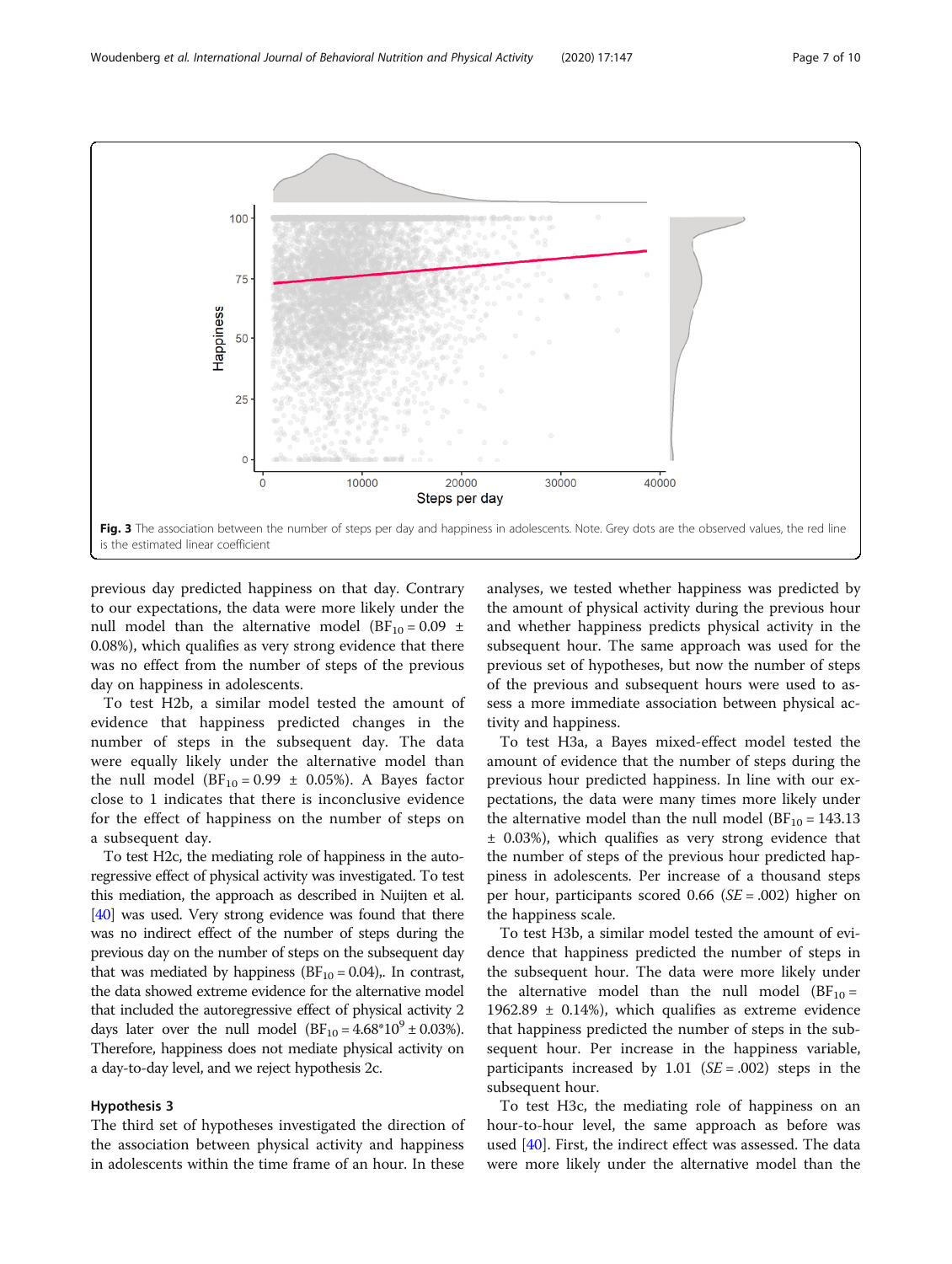null model ( $BF_{10} = 136.92$ ), which qualifies as very strong evidence that there was an indirect effect of the number of steps during the previous hour on the number of steps during the subsequent hour, that was mediated by happiness. In addition, the data showed extreme evidence for the alternative model that included the autoregressive effect of physical activity 2 h later over the null model (BF<sub>10</sub> =  $1.02 \times 10^{83}$  ± 0.38%). Therefore, we can conclude that happiness partially, but marginally, mediated physical activity on an hour-to-hour level and we can confirm hypothesis 3c.

#### **Discussion**

This study aimed to extend the current knowledge about the association between physical activity and happiness in adolescents and to determine the directionality. In a series of analyses, we have demonstrated that physical activity and happiness were indeed related to one another. More specifically, the analyses showed that happiness sampled at random moments during the day was predicted by the participant's number of steps on that day. Moreover, the results show that living a physically active lifestyle was associated with greater happiness in general, but only anecdotal evidence (according to the evidence categories by Jeffreys [[39\]](#page-9-0)) was found that relative deviation from the average physical activity of the participant was associated with changes in happiness.

In addition, this study showed a reciprocal short-term effect of physical activity and happiness in adolescents. More specifically, when adolescents are more physically active, they feel happier, and when they feel happy, they also became more physically active in the subsequent hour. On the contrary, this reciprocal relationship was not observed between days. Therefore, we conclude that physical activity and happiness in adolescents only have a short-term (hour-to-hour) reciprocal effect on each other.

The observed general associations between physical activity and happiness are in line with cross-sectional studies that have observed positive associations between self-reported physical activity and mental well-being [[10](#page-9-0), [11\]](#page-9-0) or happiness  $[12-14]$  $[12-14]$  $[12-14]$  $[12-14]$  $[12-14]$ . The current study extends this body of knowledge by showing that the evidence is most convincing (i.e., highest Bayes factor) when accounting for the day-to-day fluctuations in physical activity and happiness, more so than looking at the average physical activity of the participant. However, our findings show that this cannot be explained by the variation in physical activity on the part of the participant, as we have found more convincing evidence that the average levels of physical activity predicted changes in happiness rather than the relative deviations from this average. From this finding, we can infer that living a physically active lifestyle contributes to an increase in happiness in adolescents, and deviations from the average lifestyle only have a marginal effect on the experienced happiness on that day.

Furthermore, our finding regarding the short-term reciprocal effect could indicate a vicious cycle in which physical activity makes adolescents feel happier, which will then make them more physically active again. Given that this study did not observe this effect between days is an explanation as to why the previous longitudinal study [[29\]](#page-9-0) did not find an effect of physical activity on happiness, as it could be that their time frame of 3 years is too large. The observed time frame of an hour in this study is also more in line with the physiological processes that provide an explanation of why adolescents become happier after being physically active, as these processes are measurable between 30 min to an hour after the activity [[17,](#page-9-0) [41\]](#page-9-0). This short time frame also gives an explanation of why only anecdotal evidence was found for the within-subject effects of physical activity among adolescents. Potentially these deviations among adolescents only have a short-term effect and do not hold for the entire day.

These findings implicate that the current behavioral theories (e.g., theory of planned behavior  $[18]$  $[18]$ , selfdetermination theory [\[19\]](#page-9-0), the trans-theoretical model [[21\]](#page-9-0)) are limited in the fact that they only predict changes in physical activity as a result of changes in happiness. Moreover, these results echo the call by Ekkekakis et al. [\[22](#page-9-0)] to develop theoretical models of physical activity that acknowledge the important role of affect in behavioral decision-making. However, these results show that physical activity is not the definitive step in the chain of events and that the theoretical models could be improved by acknowledging a backward loop from behavior to, for example, beliefs or affective states. In addition, these findings are valuable to those who aim to increase the health of adolescents by targeting their health-related behaviors. It can be difficult to convince youth of the importance of sufficient physical activity, and the benefits of a healthy lifestyle can be hard to comprehend for the target audience. Focusing the message on happiness can increase the effectiveness of interventions because this relates more to the motivational drivers for their behavior and can make the intervention message more relevant and persuasive to them.

#### Strengths and limitations

By using ESM to measure happiness, we were able to address some of the shortcomings of retrospective selfreported measures of happiness. In addition, with the continuous objectively measured physical activity, we were able to further investigate the association between physical activity and happiness in adolescents and strengthen the knowledge about the reciprocal effects they have on each other. Furthermore, this study has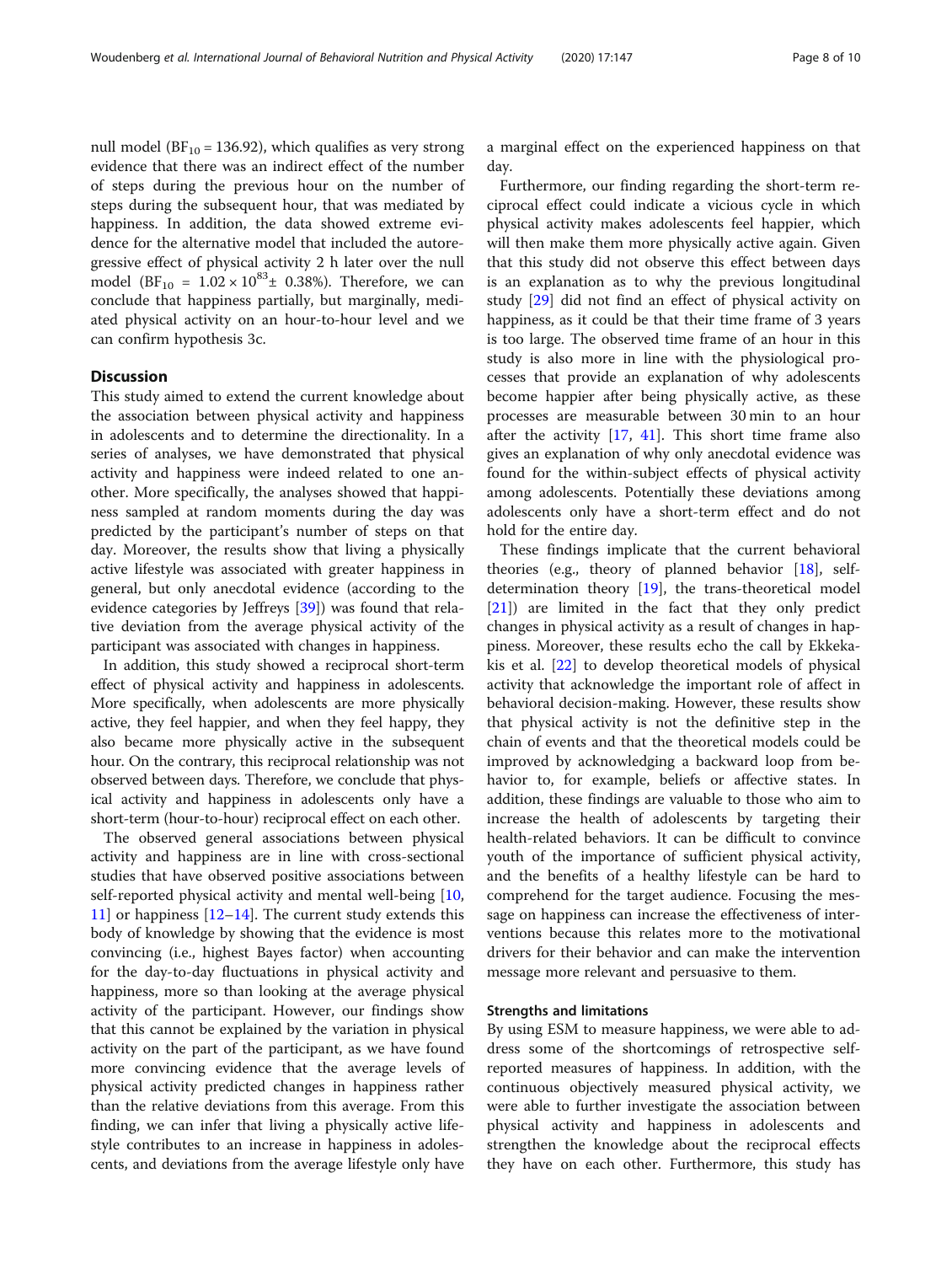pursued open-science practices in which publicly available data has been used and the hypotheses and analyses have been preregistered. This transparency and using Bayesian hypothesis testing strengthens our confidence in these findings.

Future research should further investigate the time frame in which physical activity and happiness affect each other. In the design used, the physical activity of the previous and subsequent hour were chosen because this was in line with the hypothesized physiological mechanism and the smallest time frame possible in the project data. However, it is plausible that happiness has even a more immediate effect on physical activity (e.g., in a matter of seconds). In addition, other types of measures could be used by, for example, using the heart-rate of the participant, directly after answering the ESM happiness questionnaire as a proxy for physical activity at that time. Heart-rate measures were not included in the project, and therefore could not be used in the current study. Potentially, the more immediate measures of physical activity will result in even more evidence or stronger effects of the happiness measurement and vice versa.

In the project, experience sampling methodology was used in which the participants received a visual analogue scale at random time points during the day. Participants scored on average relatively high on this measure, and some participants indicated the maximum score (100) on the happiness question. On the one hand, this relatively high level of happiness and well-being have been demonstrated more often in Dutch adolescents [[33,](#page-9-0) [42](#page-9-0)]. On the other hand, sensitivity analyses have indicated that removing extreme scores on both measures could result in higher estimated association between the two variables and higher Bayes factors. More variation in the question could potentially be achieved by measuring happiness with more than one item or changing the labels of the extreme values to give a broader perspective to the visual analogue scale. For example, the current labels ("very unhappy" and "very happy") could be changed to "worse than usual" and "better than usual". Probably, this will reduce the number of times that participants indicate extreme values on the scale.

A third limitation of the study is that the number of steps is as a measure of physical activity. The used accelerometer could not reliably measure sleep or sedentary activities, which both could have its distinctive positive and negative contribution to mental well-being. Also physical activity might only be a part of the health related-behaviors that influence mental well-being. For example, a more complete assessment of healthy lifestyles could elucidate what factors increase happiness in adolescents. For example, future studies could include measures of sleep, dietary intake, or sedentary behaviors to extend the knowledge about the relationship between

a healthy lifestyle and happiness. However, it is important to recognize that these health-related behaviors are not occurring on such a micro-level as physical activity. That is, most people only sleep once per 24 h and only consume a limited number of meals per day. Therefore, a broader healthy lifestyle perspective would not fit the micro-level perspective that is used in the study.

#### Conclusions

This study was the first to investigate the relationship between physical activity and happiness in adolescents, utilizing accelerometers to continuously measure physical activity and an experience sampling methodology to measure happiness at random moments during the day. Our findings have convincingly shown that physical activity is associated with happiness in adolescents and that there is a short-term reciprocal effect of physical activity on happiness from 1 h to the next, but not between days. On the one hand, these findings implicate that current behavioral theories should acknowledge that physical activity is not a definitive outcome, but part of an iterative process. On the other hand, the findings illustrate one of the many benefits of physical activity in youth. Therefore, interventions promoting physical activity in adolescents can also argue that physical activity is not only beneficial for youth's health but will also increase their happiness.

#### Acknowledgments

We would like the acknowledge Laura Buijs, Crystal Smit, and all student assistants for gathering the data in the schools.

#### Authors' contributions

TW is the corresponding author and primary researcher on the study. TW, KB, WB, and MB conceptualized the design of the study; and TW, KB, collected the data. TW analyzed the data and wrote the concept version of the manuscript. KB, WB, and MB critically reviewed the manuscript and made amendments throughout. All authors have given final approval of the manuscript and agreed to be accountable for the accuracy and integrity of any part of the work.

#### Funding

The research leading to these results, and the researchers working on this manuscript, have received funding from the European Research Council under the European Union's Seventh Framework Programme (FP7/2007– 2013)/ERC grant agreement n° 617253. The funder had no involvement in the design of the study, the collection, analysis, interpretation of data, or in writing the manuscript.

#### Availability of data and materials

The data used in this publication are stored at the Data Archiving and Networked Services ([https://doi.org/10.17026/dans-zz9-gn44\)](https://doi.org/10.17026/dans-zz9-gn44). Hypotheses, study design, sample, data collection procedure, measured variables, and plan of analysis were preregistered on the Open Science Framework (OSF, [https://osf.io/5yk7r\)](https://osf.io/5yk7r).

#### Ethics approval and consent to participate

Informed consent was obtained from one of the parents of the participants before the start of the trial. Study procedures were approved by the Ethics Committee of the Radboud University (ECSW2014–100614-222).

#### Consent for publication

Not applicable.